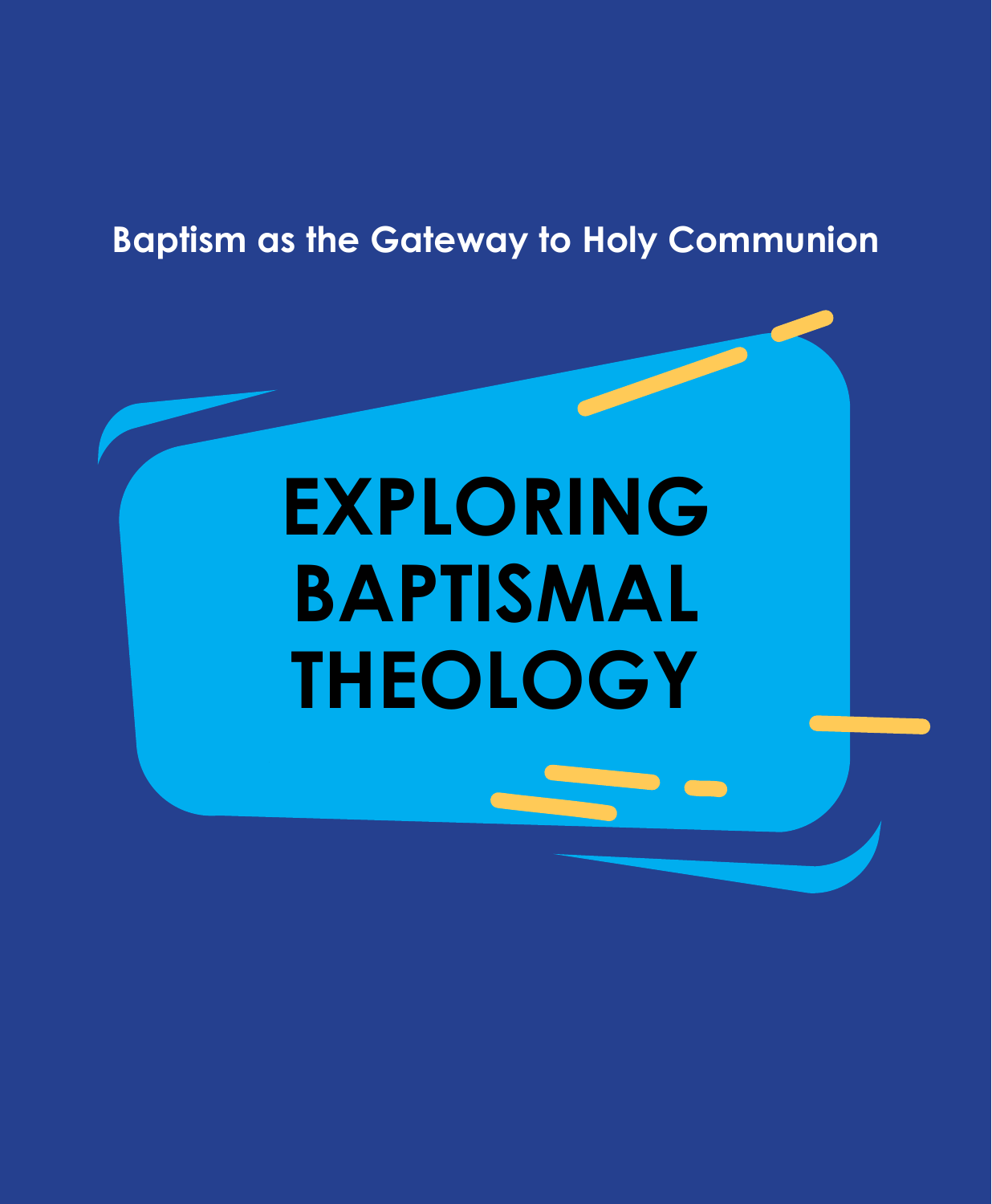## **WHAT IS BAPTISM**

#### *Exploring our Roots*

The word "baptism" is derived from a Greek verb which translates to mean "to dip," "to wash," or "to plunge." It should, therefore, come as no surprise that the outward sign of the Sacrament of Baptism is the cleansing or bathing of the candidate with water. Christians were, however, not the first to make use of purificatory rites of this nature. Having been nurtured in the cradle of Judaism, there is clear evidence of such practices being part of the pre-Christian Jewish community of faith.



Washing has become the primary symbol in the Christian understanding of Baptism. The metaphor of washing has never exhausted all the teaching on Baptism, but only one feature of a much richer set of images. In this regard, it is interesting to note that there are some Christians who have become almost totally preoccupied with "the water bath," its quantity and its location. For some of our new churches, Baptism away from the river, sea, or pool, is no baptism at all.

# **OLD TESTAMENT UNDERSTANDING OF BAPTISM**

*Jewish Antecedents to Christian practices and beliefs*

Since the Christian faith was nurtured in the cradle of the Jewish faith, note must be taken of the fact that there are Jewish antecedents to many of the central Christian practices and beliefs, including Baptism, even though they take on new meanings and interpretations for the Christian community.

#### *Old Testament Judaism: The Foundation of Sacramental Theology*

Some writers trace the roots of the Christian understanding of sacraments back to prophetic symbolism and the use of acts and objects for encountering God, as portrayed in the Old Testament. In so doing, a fundamental principle in understanding the sacraments (sacramental theology) is brought to the fore, namely, the fact that the material can affect the spiritual. In this regard, the Jewish antecedent of circumcision is seen as a "signact," which placed Jewish males within the covenant relationship between Israel and God. What is being deposited then is a notion of an act in the physical and material order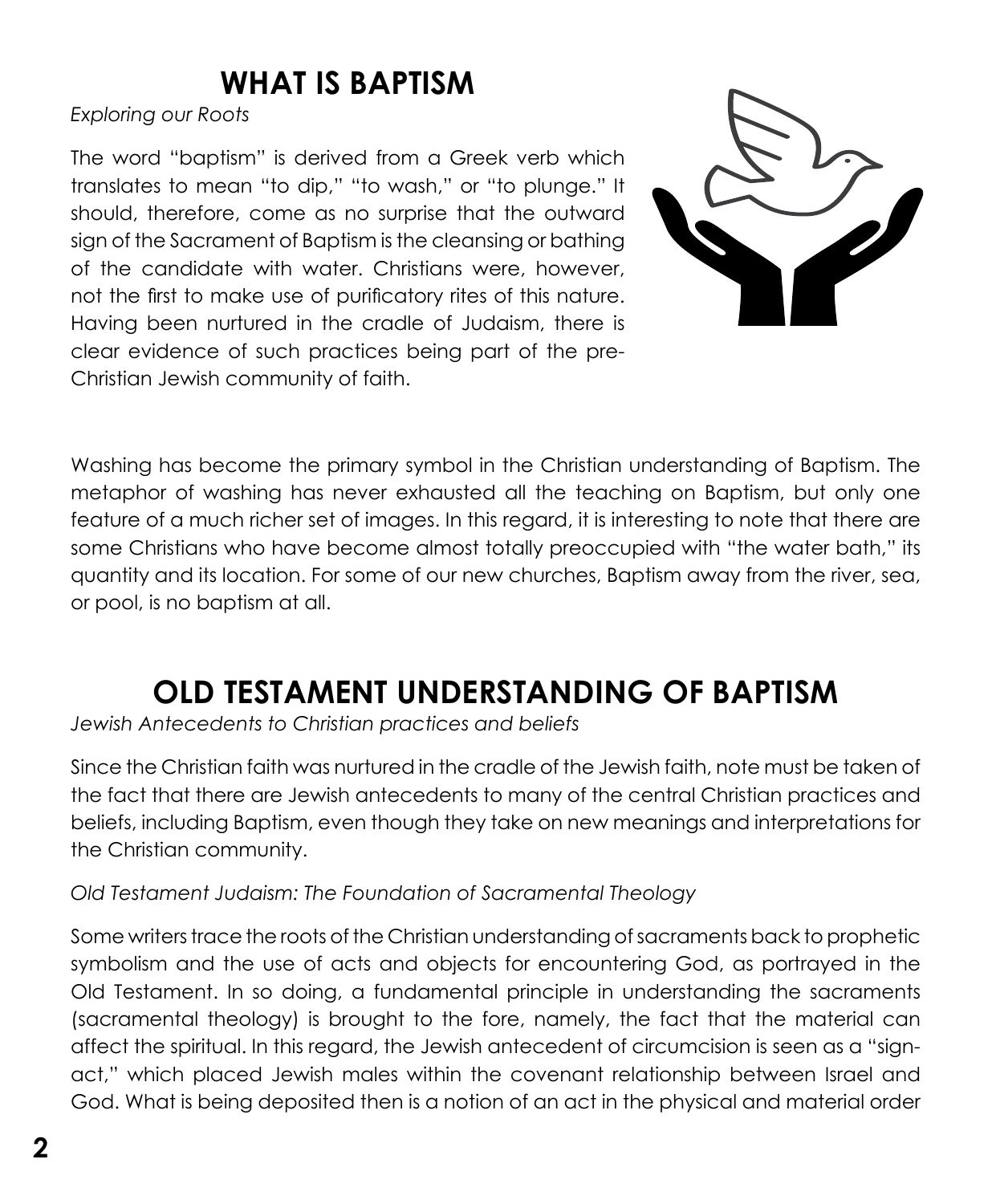leading to initiation/membership in the covenant community of faith.

### **Water as a "Sign-Act"**

Turning the focus more directly to the "sign-act" which utilizes water, it may be noted that it is in the practice of the Jewish community in the pre-Christian period, that it becomes evident that ritual washings were a regular feature. The act of outward washing with water signified an inner reality of the cleansing of the soul from ritual or moral infractions. One such use of ritual washing was for the reception of non-Jew converts (proselytes) who were being received into the religion of Israel. This was preceded by intensive instruction of the convert into the faith and the giving of a new name.

It should then become clear that the early church was influenced by these pre-Christian practices, and they informed the development of the catechumenate or period of preparation prior to Baptism, which was adopted by the early Church.

### **Water and Creation**

This is certainly not the only way in which the religion of Israel influenced the Christian practice and understanding of Baptism. Accordingly, St. Paul, the great contributor of the major section of New Testament Scripture, looked back to the Scriptures of the Jews in search of an understanding of the significance of water in that context to see how it may provide some clue to understanding baptism from a Christian perspective.

Thus, it has been suggested that in St. Paul's famous statement about Baptism as a participation in the death and resurrection of Jesus Christ, he may have been recalling the image of Genesis 1:2 which mentions 'the Spirit of God moving over the face of the waters' in the beginning of creation, seeing in it a connection between this movement of water and the beginning of creation. For Paul, then, he could assert that the believer in Christ, when baptised, dies with Christ (to the old order) and rises to a new creation.

The roots of a Christian understanding of Christology, and hence Baptism, takes shape within the prophetic strand of the OT. These strands find expression to a significant degree in the prophets Jeremiah, Ezekiel, and Malachi. Jeremiah 31:31-34 points to the coming of a new covenant relationship between God and his people, which will find expression not so much in symbolic and external acts for release from sin, but in terms of a new metaphor of union, relationship, and experience.

The language of Jeremiah reflects this change of metaphor – "law within them," "on their hearts," and "they shall all know me"- pointing to an internalization of the experience of God in a new way. Ezekiel 11, 18, and 36 speak to the "new spirit" and the "new heart" and "the heart of flesh," which will replace "the heart of stone." These passages lend themselves to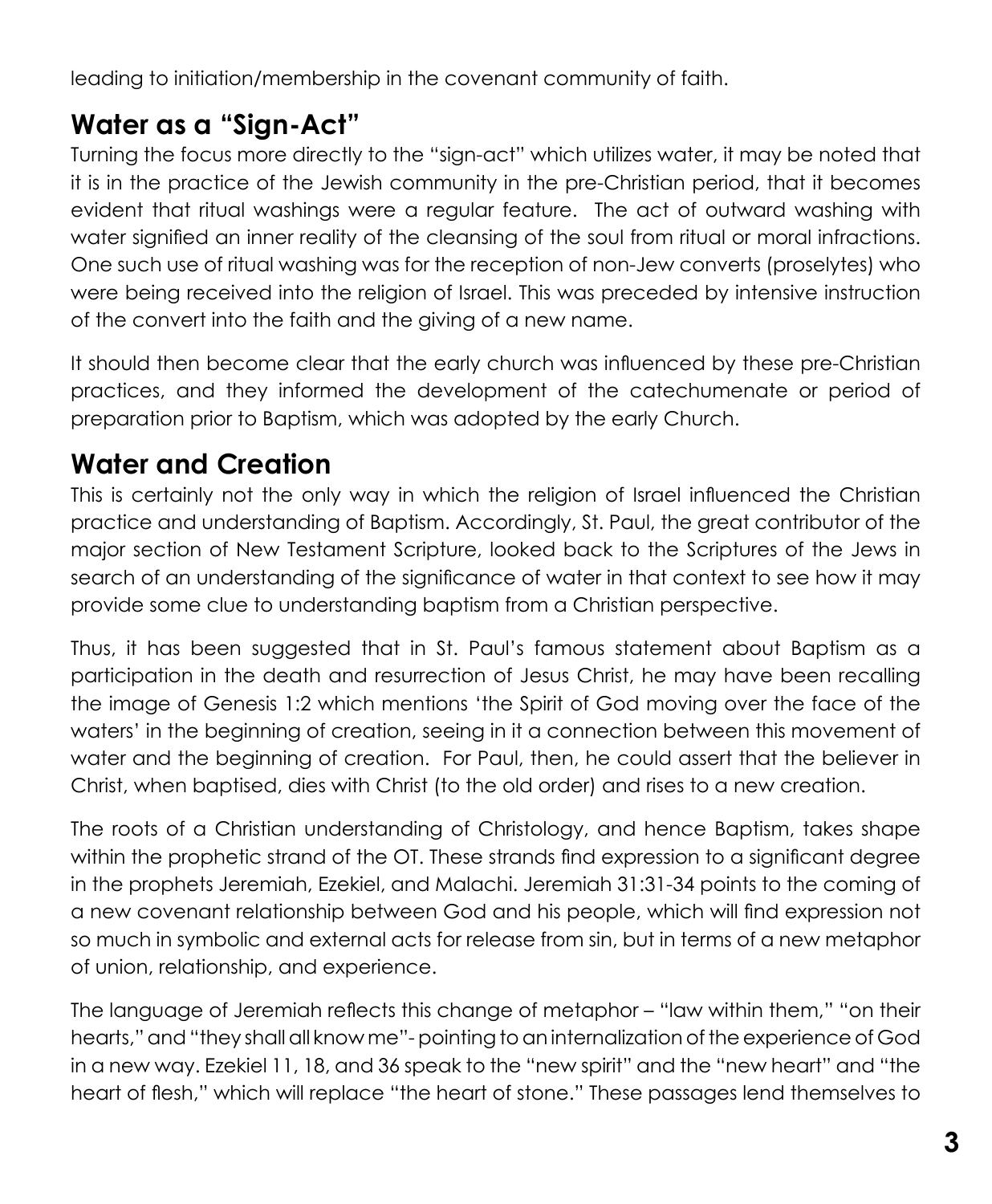association with the emerging Messianic expectation. This becomes crystallized in Malachi with the expectation of the coming one, which has been the subject of appropriation and interpretation within the Christian understanding of Jesus as the Messiah.

### **NEW TESTAMENT UNDERSTANDING**

Recognizing that there are some Christians who seek to use uncritically verses or incidents from Scripture to prove a point and to establish what they consider precedence for emerging contemporary practices, an exploration of evidence of Baptism in the New Testament must be identified and explored.

The earliest evidence of the practice of Baptism in the New Testament are the baptisms of John the Baptist, and these must be understood as pre-Christian baptisms. The same is true of the baptisms attributed to the disciples of Jesus. The reason for this understanding is well articulated by St. Paul, who sees participation in the death and resurrection of Jesus as the core to an understanding of Christian Baptism, and this could only have taken place after the crucifixion and resurrection of Jesus.

#### **The Baptism of John**

Many of the newer churches in confronting Anglicans attempt to use their understanding of the Baptism of John as a normative expression of Christian Baptism in terms of form and kind. What then is to be made of the Baptism of John? John challenged his hearers to respond by way of 'a baptism of repentance for the forgiveness of sins' in view of what he saw as an approaching judgment. John's Baptism has, therefore, been characterized as "a baptism of repentance and a baptism of eschatological expectation." It had both ethical and eschatological/anticipatory dimensions.

#### **The Baptism of Jesus at the hand of John the Baptist**

With the Baptism of Jesus at the hand of John, however, Jesus not only gave validation and authority to Baptism, but there is also a further movement as his water baptism becomes a baptism of the Spirit. So Christian Baptism, while including the Baptism for the forgiveness of sins, would go beyond this to become a baptism of the Spirit. Christian Baptism, in comparison to that of John's, may be regarded as having deeper and more positive dimensions.

While acknowledging, therefore, that the Baptism of Jesus took the understanding of Baptism to a new level, nevertheless, Christian Baptism does not become a reality until we get to the birth of the church, the time after the death, resurrection, and ascension of Jesus.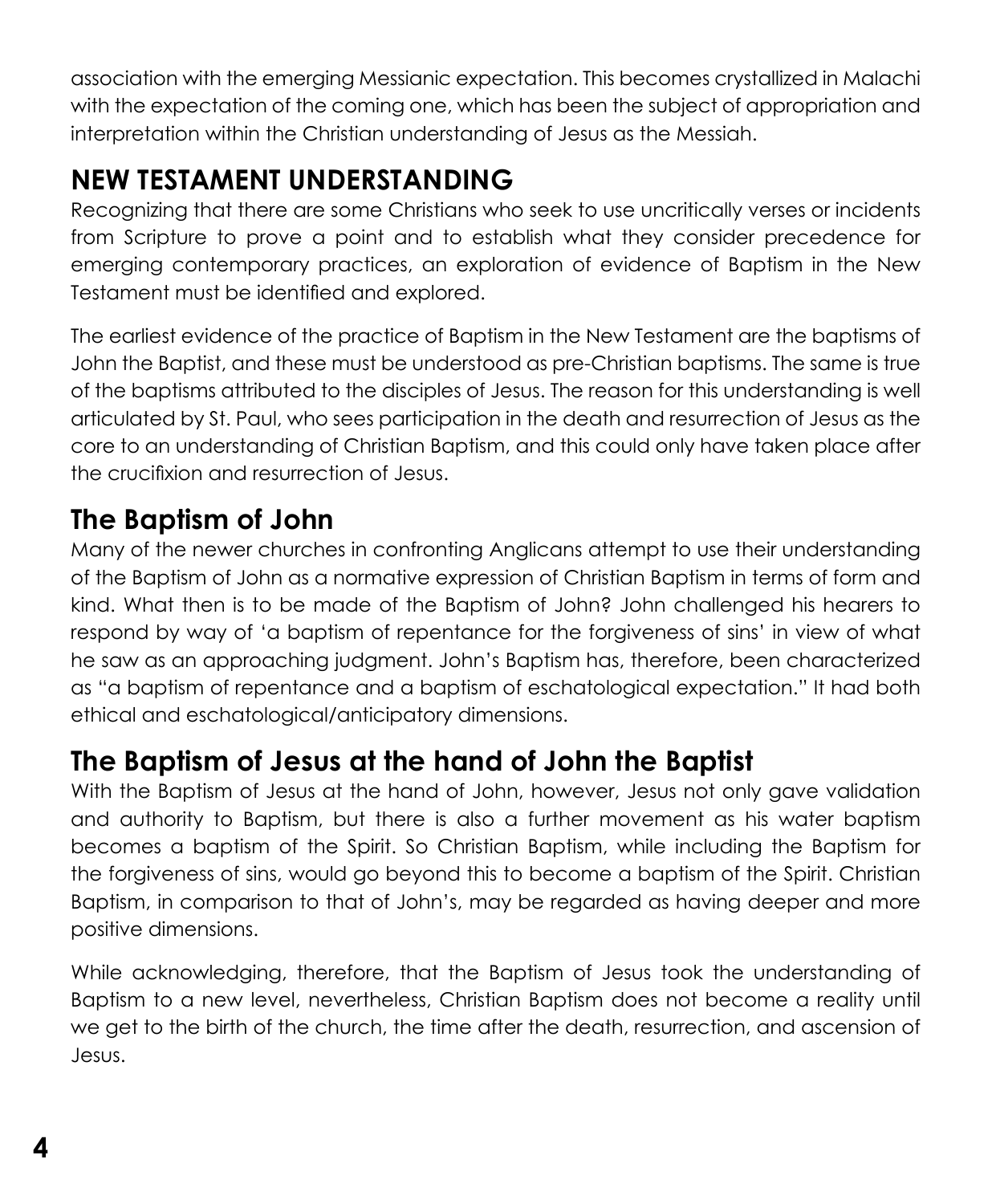It is important that Christians keep these things in mind in view of the existence of those who attempt to use the Baptism of John as the prototype of Christian Baptism, and also those who use John's Baptism to make a distinction between 'water baptism' and what they designate 'Spirit baptism' to reflect the experience of the day of Pentecost in a way that puts one in opposition to the other.

#### **Baptism and the Day of Pentecost**

The experience of the day of Pentecost brings these two elements into focus as the Acts of the Apostles describes it as the coming of the Holy Spirit and as Baptism with the Holy Spirit. It has been suggested that this should be regarded as the first Christian Baptism. While it appears that some of the converts here receive the Holy Spirit before they are baptised, yet Peter in his preaching called upon his hearers to 'Repent, and be baptised every one of you in the name of Jesus Christ for the forgiveness of your sins, and you shall receive the gift of the Holy Spirit' (Acts 2:38).

There are difficulties involved in trying to establish a normative position out of the relationship between 'water baptism' and 'spirit baptism' from the events of the Day of Pentecost as it subsequently evolved in the life and teaching of the Church. What seems clear, however, from a serious reading of the text is that the two dimensions were brought together on the same occasion in the life of the Church, thus bringing into a dynamic relationship the outward and inward dimensions of Baptism.

### **THE HOLY SPIRIT AND BAPTISM**

The promise of the Holy Spirit, the Paraclete, the Comforter, to which our Lord pointed, was to be the means by which the risen Christ is communicated to the disciples. So, it becomes another expression of the metaphor of union and inwardness by which the one who is in Christ receives the Christ-life. This life-giving nature of the Holy Spirit is underscored by our Lord in John 7:37-39 with the promise of "living water" after he was glorified.

The Holy Spirit then becomes understood as an indwelling presence making possible union with the risen Christ. In Acts 19, Paul encounters some disciples who had received the Baptism of John but had not heard of the Holy Spirit or received the Holy Spirit. Here Paul's question becomes important – "Into what then were you baptised?"

This not only indicates the deficiency of the parallel "sign act" approach in relation to the Jewish precursors but it moves towards an affirmation of the element of Baptism as a sacrament which makes possible "union" with Christ and, as a consequence, the reception of the Holy Spirit with power.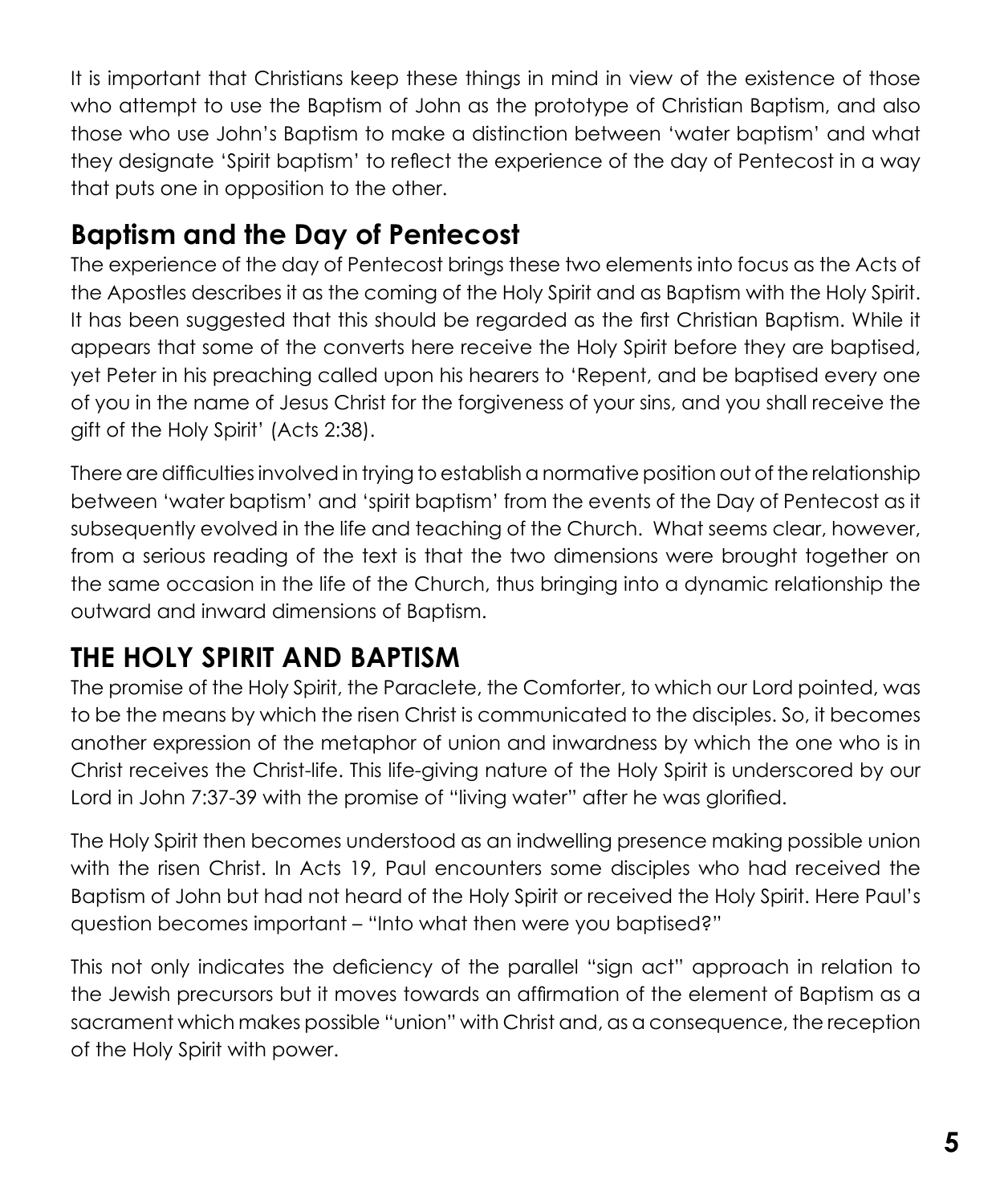#### **Water Baptism and the Outpouring of the Spirit**

There yet remains the issue of how to relate water baptism with the outpouring of the Spirit with integrity. Aidan Kavanagh offers the following position:

> Both water baptism and the outpouring of the Spirit are necessary, but it is of less importance to note, which comes first than to realize how both follow upon the proclamation of Jesus' resurrection and exaltation. All three of these events – proclamation,



Baptism, and the outpouring of Spirit – constitute the integrity of initiation into the believing community, the locale of the Spirit, which is the Church. What one is confronted within the New Testament is not a set of separate and sometimes competing initiatory events but an initiatory continuum in the earliest stages of evolution.

The evidence concerning the laying on of hands is not as straightforward and therefore raises questions concerning the relationship between Baptism and the reception of the Holy Spirit. While it is not mentioned in the story of the Ethiopian eunuch, it is mentioned in ambiguous ways in different incidents in the Acts of the Apostles.

In Acts 2:38, the elements of repentance, Baptism, the forgiveness of sins, and the gift of the Holy Spirit are all brought into a relationship. In other passages such as Acts 10:47, Acts 8:17, and Acts 19:6, the sequence in which Baptism is administered and the Holy Spirit received is not consistent. What is clear from these incidents, however, is that "the Holy Spirit and baptism are directly and intimately related, and the laying on of hands or sealing (anointing) (2 Corinthians 1:22; Ephesians 1:13 and 4:30), seems to testify to this relation by emphasizing the presence of the Spirit in those baptised."

#### **The Church Fathers on Baptism: The Trinitarian Formula and the Catechumenate**

According to the Didache (one of the oldest Christian documents), those who are not baptised "in the Lord's name" are forbidden from participating in the Holy Eucharist. The form of Baptism is to be that which utilizes the Trinitarian formula; thus, water was to be poured "thrice upon the candidate's head in the name of the Father, Son, and Holy Spirit." Tertullian speaks of a detailed and extensive preparation of candidates for Baptism, which could last for up to three years.

The Baptism of the converts took place primarily around the Easter Vigil but could also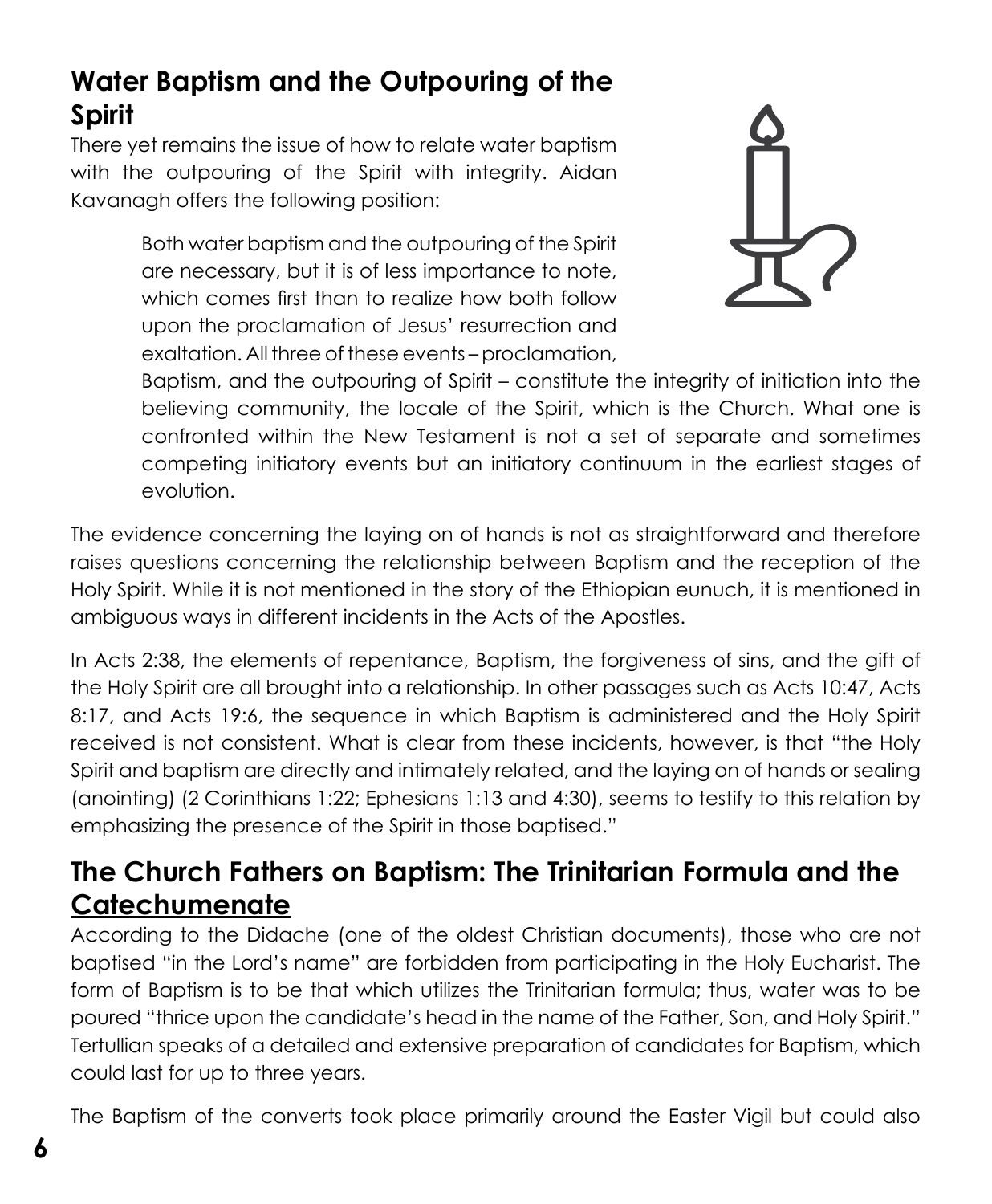take place at Pentecost. The Bishop was the one who presided, but he could delegate the responsibility to presbyters and deacons, and even laypersons are seen to be so authorized to administer Baptism. The complex rite which developed around the Baptism of Easter Eve included anointings, washing, laying on of hands and signing, embracing (kiss of peace), and eating and drinking.

In summation, the early church's rites of initiation and reconciliation were public, involving the whole community. The full rites of initiation came at Easter at the end of a long catechumenate and consisted of a variety of acts at the Easter vigil: anointings, renunciations, creedal profession, washing, laying on of hands, sealing, and eucharist. Post-baptismal catechesis followed. It was a formalized way of ritualizing the whole process of conversion from first inquiry to final and total commitment, all tied directly to the celebration of the resurrection.

#### **INFANT BAPTISM**

A major theological and ecumenical issue concerning Baptism is the question of infant baptism. It is argued, against infant baptism, that infants cannot fulfill the conditions for Baptism: renunciation of evil, repentance, and faith, not mention being sinners. In favour of infant baptism, it is argued that the sponsors can fulfill these conditions since, according to the Bible, God acts in response to the faith of sponsors and representatives (Matt8:5-13; Mark2:3-12; 9:14-29). It is further argued in favour of infant baptism that the Holy Spirit can be received unconsciously as well as consciously, that the infant is involved in original sin in the sense of tendency towards self-assertion. That infant baptism symbolizes that God's love and grace are previent and unmerited (Mark10:15).

#### **THEOLOGICAL ISSUES**

The New Testament scriptures and the liturgy of the Church unfold the meaning of Baptism in various images that express the riches of Christ and the gifts of his salvation. These images are sometimes linked with the symbolic uses of water in the Old Testament.

James White identifies within the baptismal liturgy what he calls "five New Testament metaphors of initiation." These metaphors are:

- 1. union with Jesus Christ
- 2. incorporation into the church
- 3. new birth
- 4. the forgiveness of sin
- 5. reception of the Holy Spirit.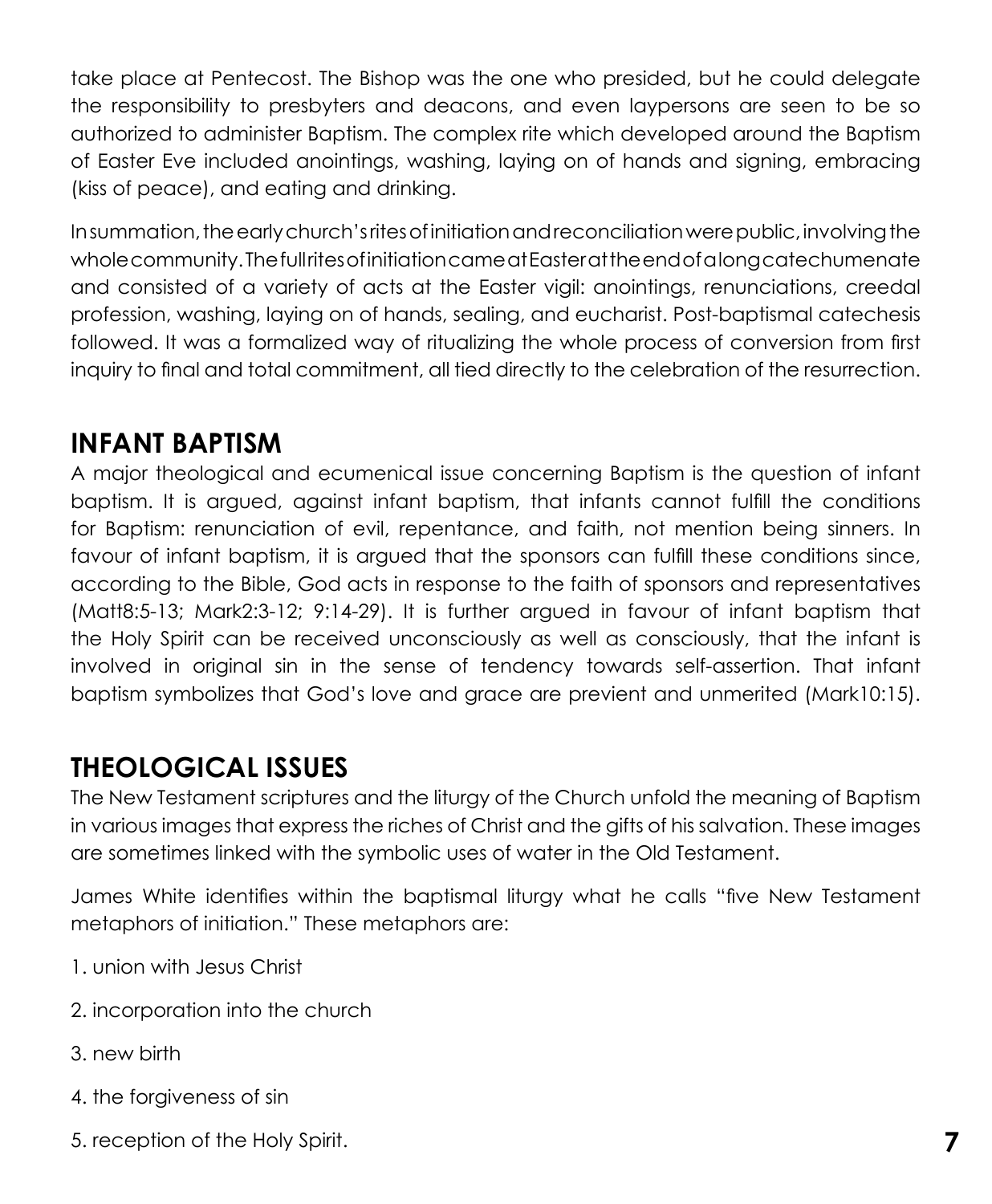#### **Additional images from Scripture include:**

1. The experience of salvation from the flood (I Peter 3:20-21)

- 2. An exodus from bondage (I Cor. 10:1-2)
- 3. Enlightenment by Christ (Eph. 5:14)
- 4. A reclothing in Christ (Gal. 3:27)

5. A liberation into a new humanity in which barriers of division whether of sex or race or social status are transcended (Gal. 3:27-28; I Cor. 12:13)

6. Participation in Christ's death and resurrection (Rom. 6:3-5; Col. 2:12); a new birth (John 3:5)

## **PARTICIPATION IN CHRIST'S LIFE DEATH AND RESURRECTION**

Baptism means participating in the life, death, and resurrection of Jesus Christ. Jesus went down into the river Jordan and was baptised in solidarity with sinners to fulfil all righteousness (Matt. 3:15). This Baptism led Jesus along the way of the Suffering Servant, made manifest in his sufferings, death, and resurrection (Mark 10:38-40, 45).

By Baptism, Christians are immersed in the liberating death of Christ where their sins are buried, where the "old Adam" is crucified with Christ, and where the power of sin is broken. Thus, those baptised are no longer slaves to sin but free. Fully identified with the death of Christ, they are buried with him and are raised here and now to a new life in the power of the resurrection of Jesus Christ, confident that they will also ultimately be one with him in a resurrection like his (Rom. 6: 3-11; Col. 2:13, 3:1; Eph. 2: 5-6).

St Paul provides us with affirmations which point clearly to the union of the Christian with Christ by virtue of Baptism, through the utilization of images of dying and rising in reference to Baptism as a way of pointing to the sharing in the parallel reality of the death and resurrection of Jesus Christ. In Romans 6:3-5, Paul writes:

Do you not know that all of us who have been baptised into Christ Jesus were baptised into his death, so that, just as Christ was raised from the dead by the glory of the Father, so we too might walk in newness of life. For if we have been united with him in a death like his, we will certainly be united with him in a resurrection like his.

The same idea is present also in Colossians 2:12:

When you were buried with him in Baptism, you were also raised with him through faith in the power of God, who raised him from the dead.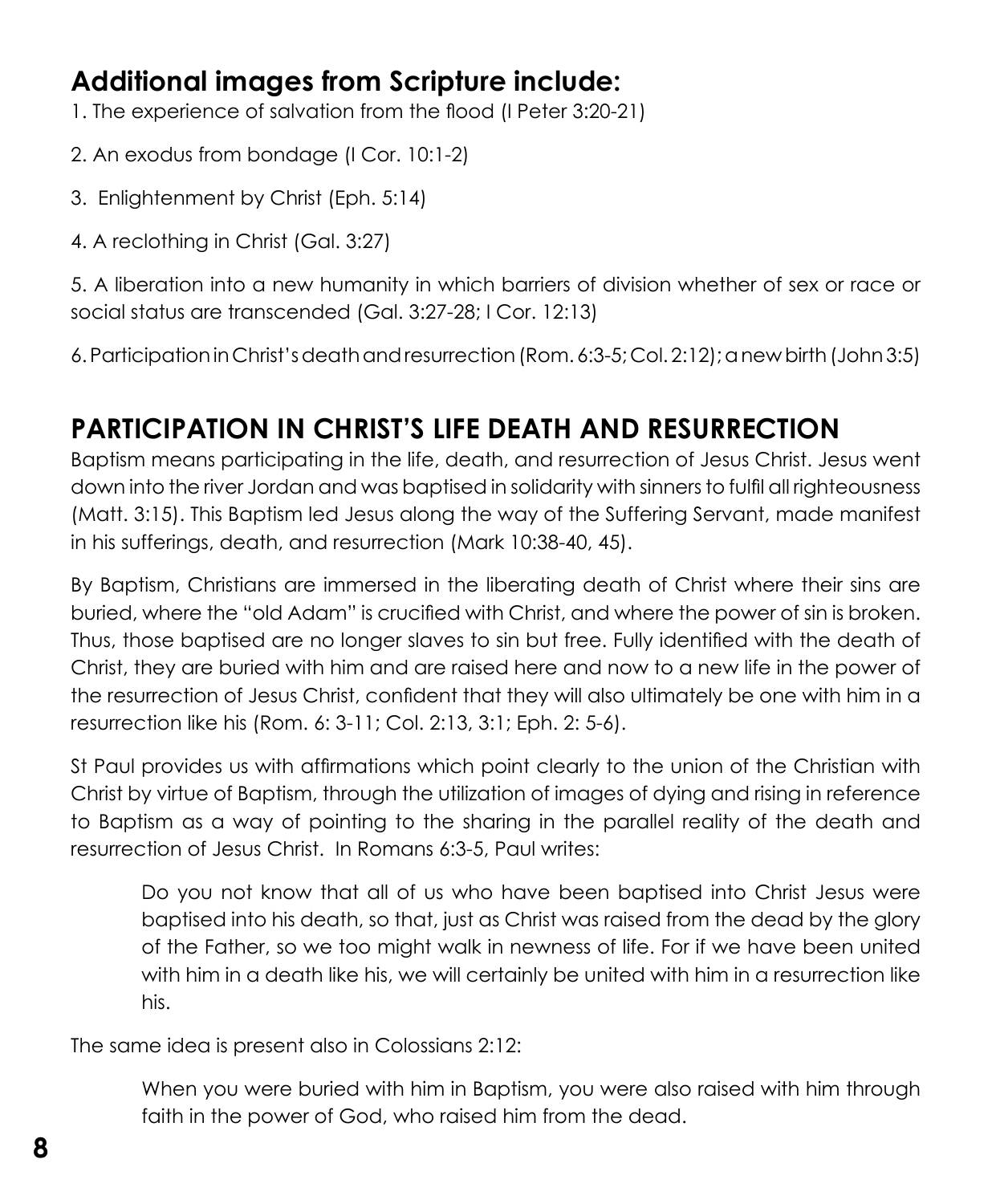That which is expressive of the salvific and climactic expression of history in the coming of the kingdom is now personalized and internalized in the life of those who are in union with Christ. (See the Declaration in the Liturgy for Holy Baptism, BCP page 272)

#### **A WASHING AWAY OF SIN**

The Baptism, which makes Christians partakers of the mystery of Christ's death and resurrection implies confession of sin and conversion of heart. The Baptism administered by John was itself a baptism of repentance for the forgiveness of sins (Mark 1:4).

The New Testament underlines the ethical implications of Baptism by representing it as an ablution which washes the body with pure water, a cleansing of the heart of all sin, and an act of justification (Heb. 10:22; I Peter 3:21; Acts 22:16; I Cor. 6:11). Thus, those baptised are pardoned, cleansed, and sanctified by Christ, and are given as part of their baptismal experience a new ethical orientation under the guidance of the Holy Spirit

#### **NEW BIRTH**

Jesus introduced the image of new birth in his dialogue with Nicodemus as recorded in John 3:5:

No one can enter the kingdom of God without being born from water and Spirit.

Here the reference to birth by water and Spirit takes the form of an allusion to Baptism performed in water and, in the context of the early Christian experience, is accompanied by the gift of the Spirit. The flesh speaks of the realm of unbelief, of separation from the knowledge of God. Nicodemus is, therefore, being called upon not to acknowledge Jesus by his old standards (the flesh), but to break away from them into a new realm (the Spirit).

Perhaps similar ideas of the new birth are present in Paul's notion of the new creation in 2 Corinthians 5:17: So, if anyone is in Christ, there is a new creation: everything old has passed away; see everything has become new!

Drawing on an apocalyptic image by which he perceives that the people who are "in Christ," though living in a world that is perishing and doomed to pass away, have become part of God's "new creation." This "new creation" speaks of a radically transformed order where Christ's love, instituted through the cross, is to govern all perception and every action. It represents a movement from death to life, from darkness to light. The church is the place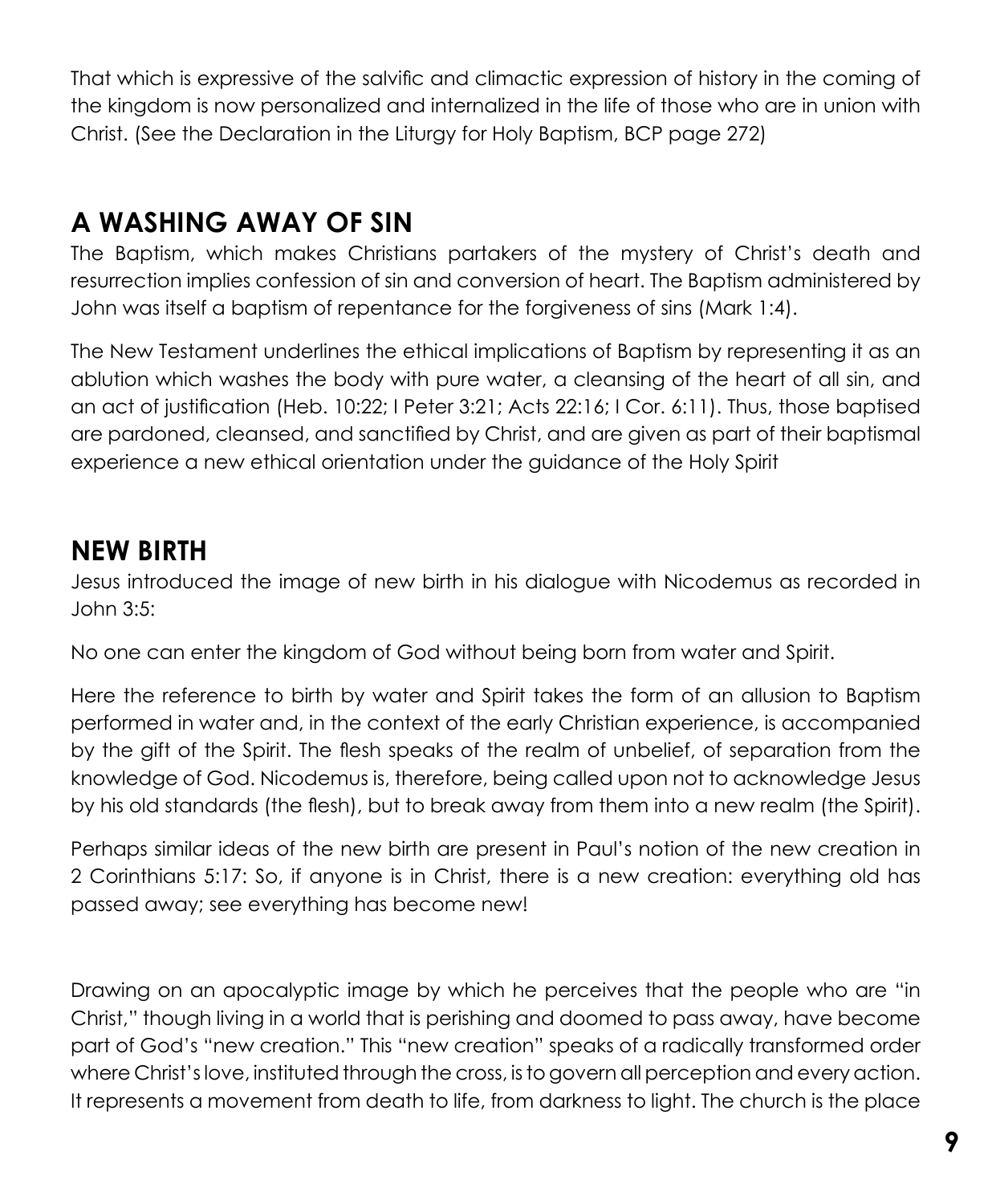where they celebrate their new life in the present and await what is still to come in the eschatological horizon.

The apostle Paul closely associates this new creation not just with a closed community of the faithful but with the reconciliation of the world and of all people to God (2 Corinth. 5:18-19). Harper Commentary (See The Liturgy for Baptism – The Declaration page 272, and the Blessing of the Water page 277).



#### **RECEPTION OF THE HOLY SPIRIT**

In a number of passages, Paul also ties the gift of the Holy Spirit with Baptism. He often links the baptismal washing with the work of the Holy Spirit. In Titus 3:5, Paul speaks of the "water of rebirth and the renewal of the Holy Spirit." In I Corinthians 6:11, he writes, "But you were washed, you were sanctified, you were justified in the name of the Lord Jesus Christ and in the Spirit of our God." In I Corinthians 12:13 the link appears again, "for in the one Spirit we were all baptised into one body – Jews or Greeks, slaves or free – and we were all made to drink of one Spirit."

In 2 Corinthians 1:21-22 Paul adds another term to the relationship of the Holy Spirit and Baptism: "But it is God who establishes us with you in Christ and has anointed us, by putting his seal on us and giving us his Spirit in our hearts as a first installment." Similarly, in Ephesians 1: 13-14, Paul says, "In (Christ) you also, when you had heard the word of truth, the gospel of your salvation, and had believed in him, were marked with the seal of the promised Holy Spirit."

In Baptism, Christians are sealed, that is, they are marked with the sign that they are God's property, and the Holy Spirit affirms that truth in their hearts and lives.

The laying on of hands in the New Testament is understood either as a form of commissioning (e.g., Acts 13:2) or as an act of acceptance. It is highly questionable whether any of the various laying on of hands which are described in the New Testament corresponds exactly to Confirmation as we know it.

However, St. Paul's teaching that it is our baptismal adoption which initiates our relationship with the Holy Spirit should be taken as the final word on that subject.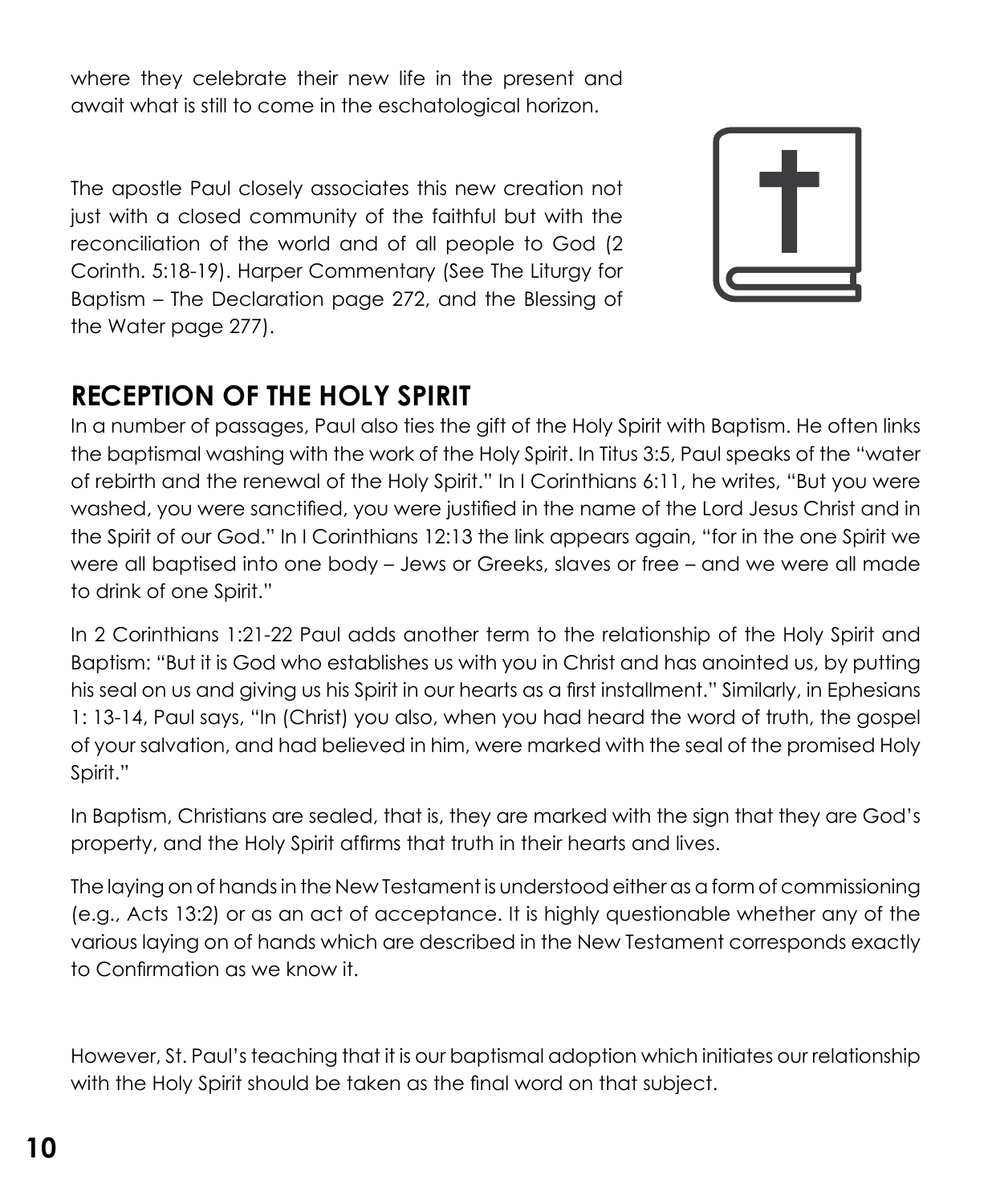Baptism leads to Full Membership. Baptism in water is complete sacramental initiation. It confers full membership into the body of Christ, the church.

### **A RENEWAL BY THE SPIRIT**

The Holy Spirit is at work in the lives of people before, in, and after their Baptism. It is the same Spirit who revealed Jesus as the Son (Mark 1:10-11) and who empowered and united the disciples at Pentecost (Acts 2). God bestows upon all baptised persons the anointing and the promise of the Holy Spirit, marks them with a seal and implants in their hearts the first instalment of their inheritance as sons and daughters of God. The Holy Spirit nurtures the life of faith in their hearts until the final deliverance when they will enter into its full possession, to the praise of the glory of God (II Cor. 1:21-22; Eph. 1:13-14).

#### **INCORPORATION INTO THE BODY OF CHRIST**

Administered in obedience to our Lord, Baptism is a sign and seal of our common discipleship. Through Baptism, Christians are brought into union with Christ, with each other and with the Church of every time and place. Our common Baptism, which unites us to Christ in faith, is thus a fundamental bond of unity. We are one people and are called to confess and serve one Lord in each place and in all the world.

The union with Christ, which we share through Baptism, has important implications for Christian unity. "There is ... one Baptism, one God and Father of us all..." (Eph. 4:4-6). When baptismal unity is realized in one holy, catholic, apostolic Church, a genuine Christian witness can be made to the healing and reconciling love of God. Therefore, our one Baptism into Christ constitutes a call to the churches to overcome their divisions and visibly manifest their fellowship.

By Baptism, a person becomes a full member of the body of Christ, each having the same status in spite of age, race, or gender.

St. Paul also speaks to this reality at several points in his epistles.

"we were all brought into one body by baptism in the one Spirit." (1 Corinthians 12:13)

As many of you as were baptised into Christ have clothed yourselves with Christ. There is no longer Jew or Greek, there is no longer slave or free, there is no longer male or female, for all of you are one in Christ Jesus.

Baptism, therefore, as a sacrament, is a sign-act that makes effective one's entrance into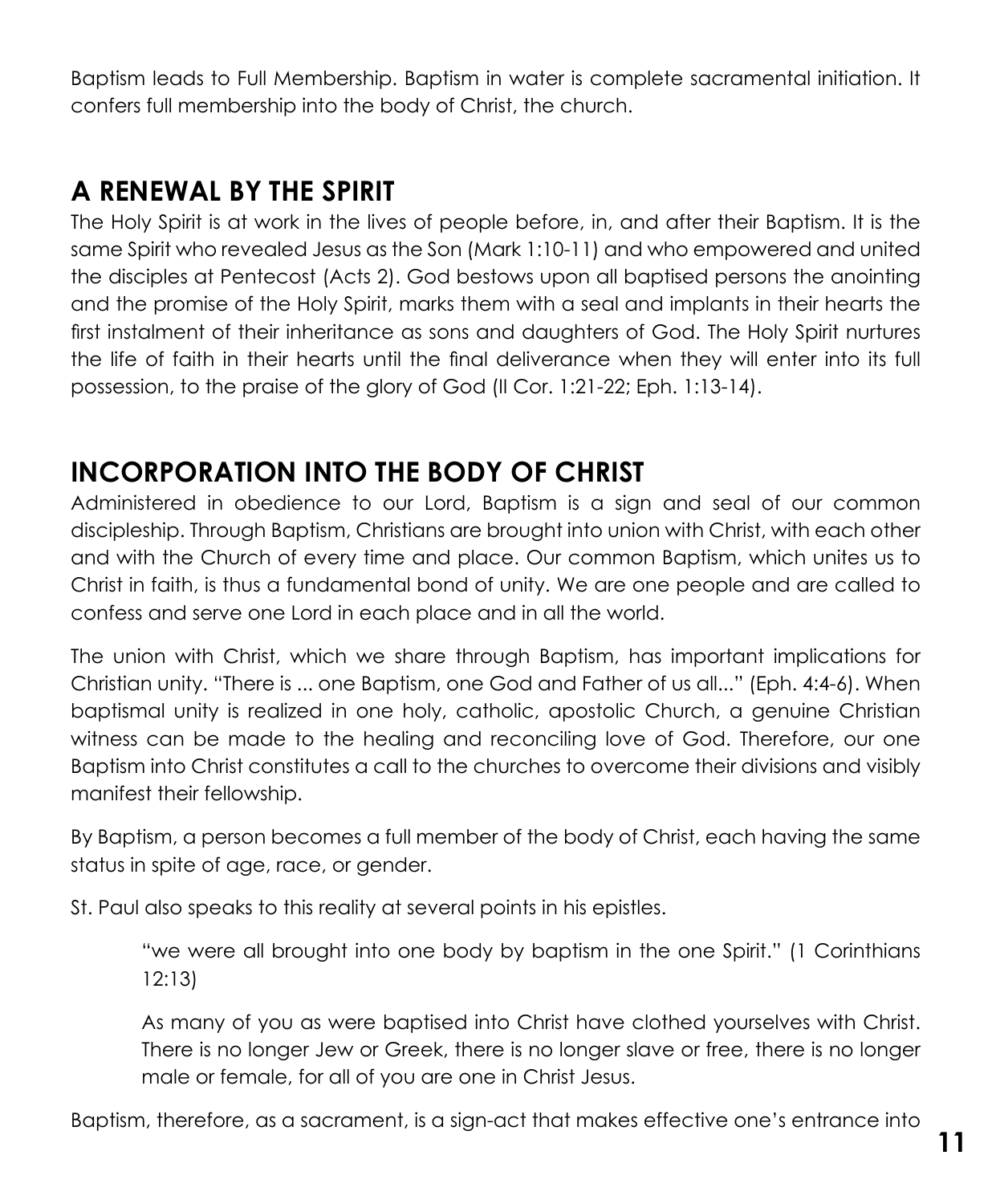#### **ENTRY INTO A NEW COMMUNITY**

One of the principal features of Baptism, as we have noted, is that the person baptised is brought into a new community. That person's being is now lived in this new community. It even claims to be a new humanity. If we keep this communal aspect of Baptism clearly in view, then we shall neither think that children who have not yet reached the stage of conscious faith should be excluded nor shall we have to invoke any 'magical' sacramentality to justify their inclusion. We remember that 'reception' and 'community' are keywords in the understanding of infant baptism.

#### **BECOMING MEMBERS OF CHRIST IN THE CHURCH**

Bishop Ramsbotham argues that the declaratory significance of Baptism, that we are children of God and heirs of Christ's work of redemption, has to be balanced by renewed insistence that we should become members of Christ in the Church that is under fire; that we should become committed, active, living the baptismal life; so that the Church's witness to the love of God and the triumph of Christ may go on being made in the world.

#### **THE SIGN OF THE KINGDOM**

Baptism initiates the reality of the new life given amid the present world. It provides participation in the community of the Holy Spirit. It is a sign of the Kingdom of God and of the life of the world to come. Through the gifts of faith, hope, and love, Baptism has a dynamic that embraces the whole of life, extends to all nations, and anticipates the day when every tongue will confess that Jesus Christ is Lord to the glory of God the Father.

### **BAPTISM AND FAITH**

1. Baptism is both God's gift and our human response to that gift. It looks towards a growth into the measure of the stature of the fullness of Christ (Eph. 4:13). The necessity of faith for the reception of the salvation embodied and outlined in Baptism is acknowledged by all churches. Personal commitment is necessary for responsible membership in the body of Christ.

2. Baptism is related not only to momentary experience but to life-long growth into Christ. Those baptised are called upon to reflect the glory of the Lord as they are transformed by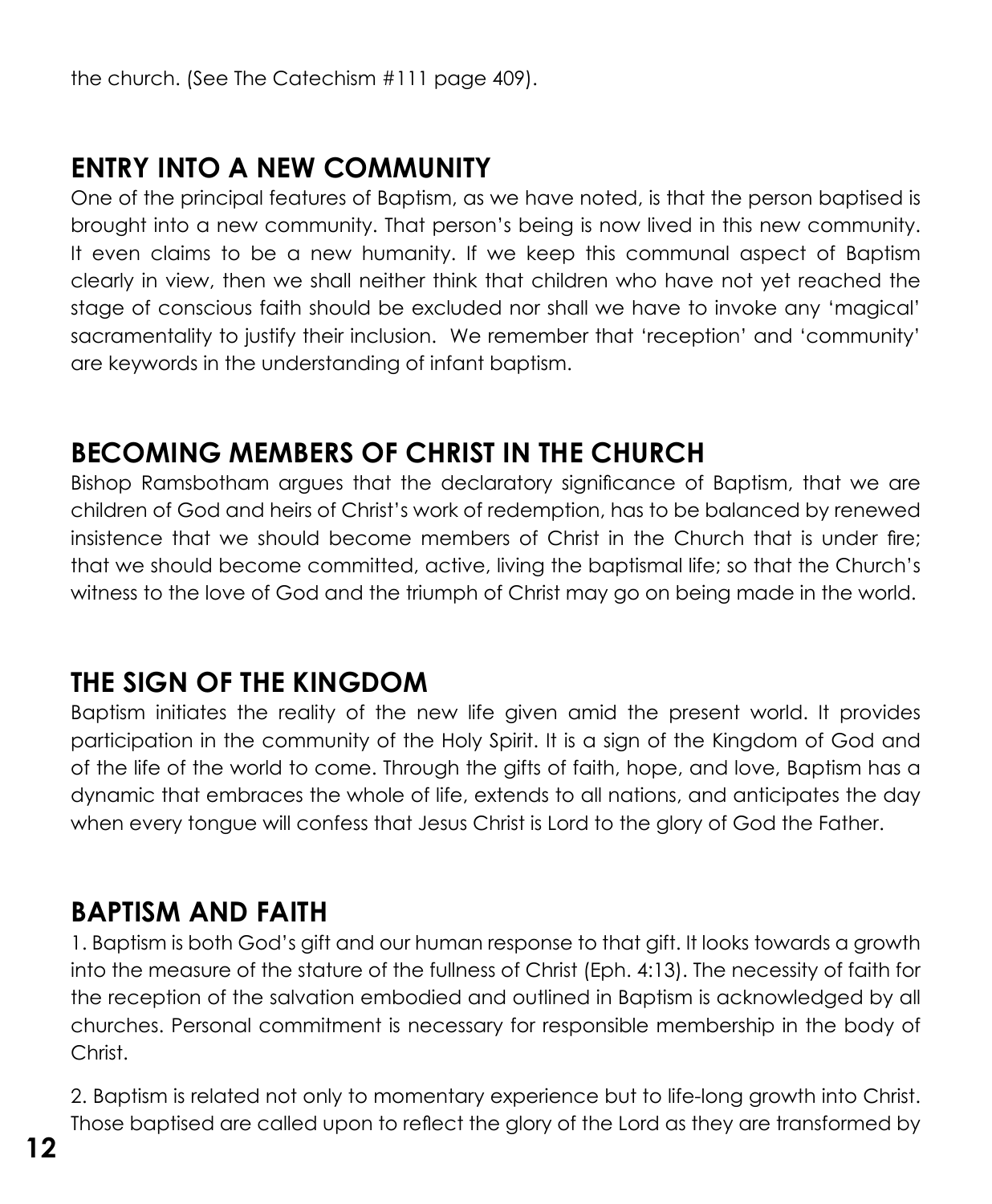the power of the Holy Spirit, into his likeness, with ever-increasing splendour (II Cor. 3:18). The life of the Christian is necessarily one of continuing struggle yet also one of the ongoing experience of grace. In this new relationship, the baptised live for the sake of Christ, of his Church and of the world which he loves, while they wait in hope for the manifestation of God's new creation and for the time when God will be all in all (Rom. 8:18-24; I Cor. 15:22- 28, 49-57).

3. As they grow in the Christian life of faith, baptised believers demonstrate that humanity can be regenerated and liberated. They have a collective responsibility, here and now, to bear witness together to the Gospel of Christ, the Liberator of all human beings. The context of this common witness is the Church and the world.

Within a fellowship of witness and service, Christians discover the full significance of the one Baptism as the gift of God to all God's people. Likewise, they acknowledge that Baptism, as a baptism into Christ's death, has ethical implications which not only call for personal sanctification but also motivate Christians to strive for the realization of the will of God in all realms of life (Rom. 6:9 ff.; Gal. 3:27-28; I Peter 2:21-4:6).

#### **BAPTISM — CHRISMATION — CONFIRMATION**

In God's work of salvation, the paschal mystery of Christ's death and resurrection is inseparably linked with the Pentecostal gift of the Holy Spirit. Similarly, participation in Christ's death and resurrection is inseparably linked with the receiving of the Spirit. Baptism, in its full meaning, signifies and effects both.

Christians differ in their understanding as to where the sign of the gift of the Spirit is to be found. Different actions have become associated with the giving of the Spirit. For some, it is the water rite itself. For others, it is the anointing with chrism and/or the imposition of hands, which many churches call Confirmation. For still others, it is all three, as they see the Spirit operative throughout the rite. All agree that Christian Baptism is in water and the Holy Spirit.

Baptism, as incorporation into the body of Christ, points by its very nature to the eucharistic sharing of Christ's body and blood. Baptism needs to be constantly reaffirmed. The most obvious form of such reaffirmation is the celebration of the eucharist.

The renewal of baptismal vows may also take place during such occasions as the annual celebration of the paschal mystery or during the Baptism of others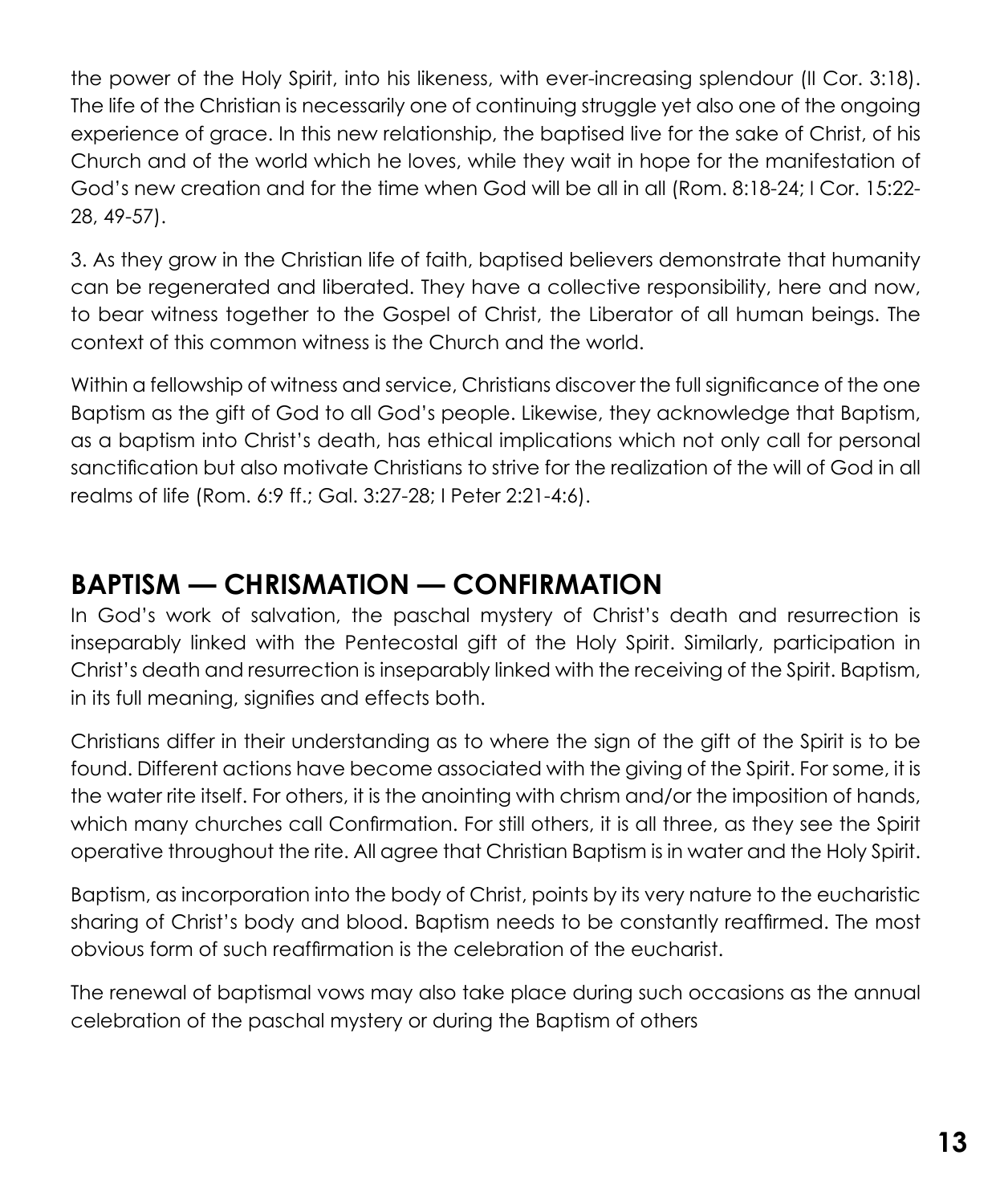### **THE BAPTISMAL COVENANT**

Candidates for Baptism in the early Church, after being given an extended period of instruction lasting up to three years, were baptised at dawn on Easter Day or Pentecost. Stepping into the water, the candidate was asked the three questions of the baptismal creed and with each answer was immersed in the water or had water poured upon his/her head. In today's liturgies of Baptism, the three questions of the creed have been retained, and to which have been added some additional



questions which speak to the nature of the individual's commitment to a covenant relationship with God in Christ.

In the CPWI the Baptismal Covenant is given expression in the following manner:

|                  | <b>Celebrant</b> Do you believe in God the Father?                                                                                                                                                                                                                                                                                                                                                               |
|------------------|------------------------------------------------------------------------------------------------------------------------------------------------------------------------------------------------------------------------------------------------------------------------------------------------------------------------------------------------------------------------------------------------------------------|
| People           | I believe in God, the Father almighty, creator of heaven and earth.                                                                                                                                                                                                                                                                                                                                              |
|                  | <b>Celebrant</b> Do you believe in Jesus Christ, the Son of God?                                                                                                                                                                                                                                                                                                                                                 |
| People           | I believe in Jesus Christ, his only Son, our Lord. He was conceived by the<br>power of the Holy Spirit and born of the Virgin Mary. He suffered under<br>Pontius Pilate, was crucified, died, and was buried. He descended to the<br>dead.<br>On the third day he rose again. He ascended into heaven, and is seated<br>at the right hand of the Father. He will come again to judge the living and<br>the dead. |
| <b>Celebrant</b> | Do you believe in God the Holy Spirit?                                                                                                                                                                                                                                                                                                                                                                           |
| People           | I believe in the Holy Spirit, the Holy Catholic Church, the communion of<br>saints, the forgiveness of sins, the resurrection of the body, and the life<br>everlasting.                                                                                                                                                                                                                                          |
| Celebrant        | Will you continue in the apostles' teaching and fellowship, in the breaking of<br>bread, and in the prayers?                                                                                                                                                                                                                                                                                                     |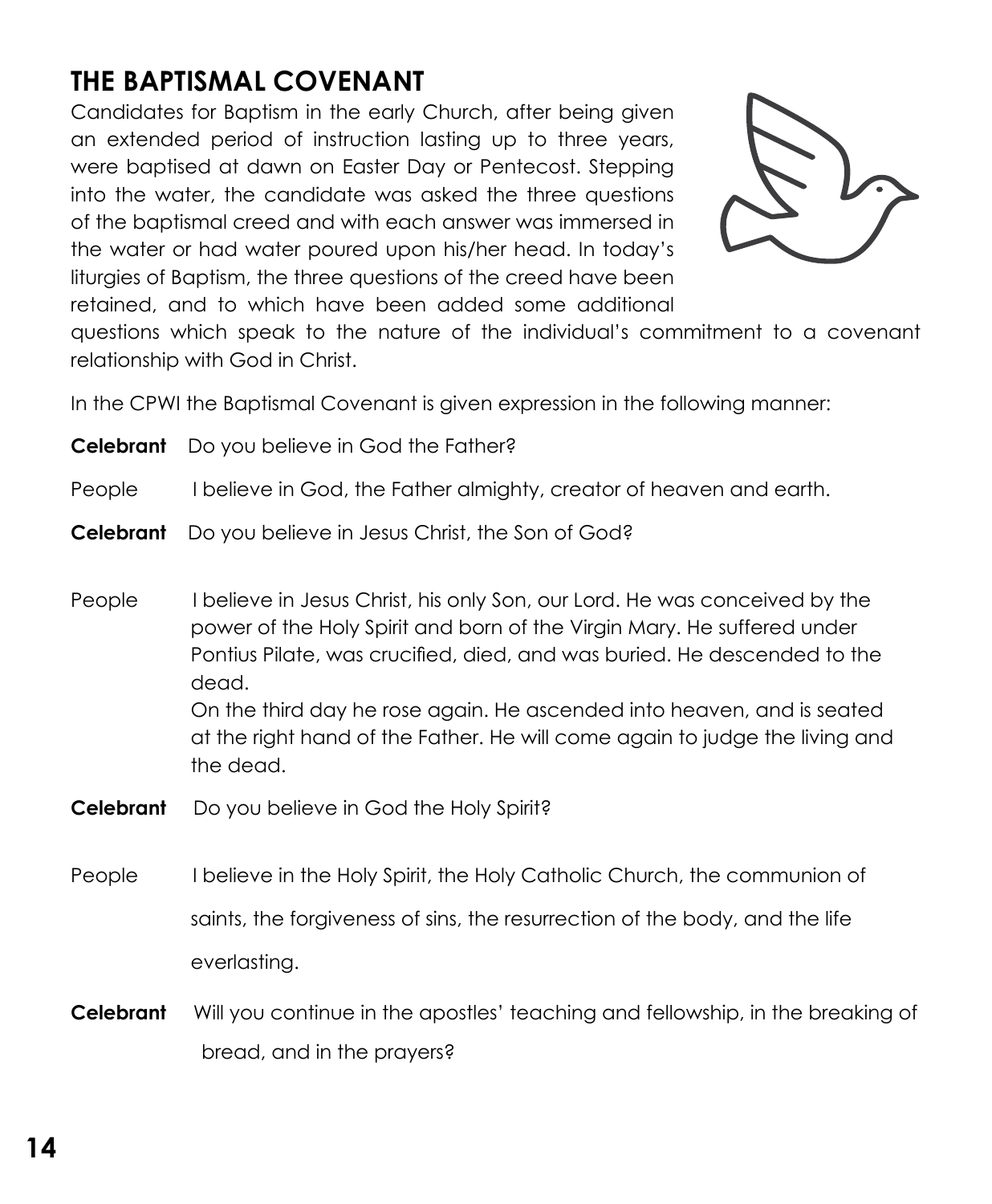| People           | I will, with God's help.                                                                                 |
|------------------|----------------------------------------------------------------------------------------------------------|
| Celebrant<br>and | Will you persevere in resisting evil, and, whenever you fall into sin, repent                            |
|                  | return to the Lord?                                                                                      |
| People           | I will, with God's help.                                                                                 |
| Celebrant        | Will you proclaim by word and example the Good News of God in Christ?                                    |
| People           | I will, with God's help.                                                                                 |
| Celebrant        | Will you seek and serve Christ in all persons, loving your neighbor as<br>yourself?                      |
| People           | I will, with God's help.                                                                                 |
| Celebrant        | Will you strive for justice and peace among all people, and respect the<br>dignity of every human being? |
| People           | I will, with God's help.                                                                                 |

#### **BAPTISM: IDENTITY AND VOCATION**

Vocation for us begins in Baptism. Each of us is called. Each of us begins to feel and hear a call to great things from the beginning of our life as Christians.

Each of us hears the Gospel, the Good News of God-with-us. And when we give careful attention, that Good News is molding each of us into lovers with an urge to embrace the world as Jesus did.

We have trouble seeing our little individual selves, our uniqueness, as participating in God's creative work. That is why the fundamental importance of Baptism as the beginning and source of Christian vocation needs to be stressed. It is Baptism where each of us as individual persons is touched by the Spirit and named "Beloved" — a particular gift in creation.

Each of us needs to hear and heed that divine voice saying, "In you, I am well pleased" —